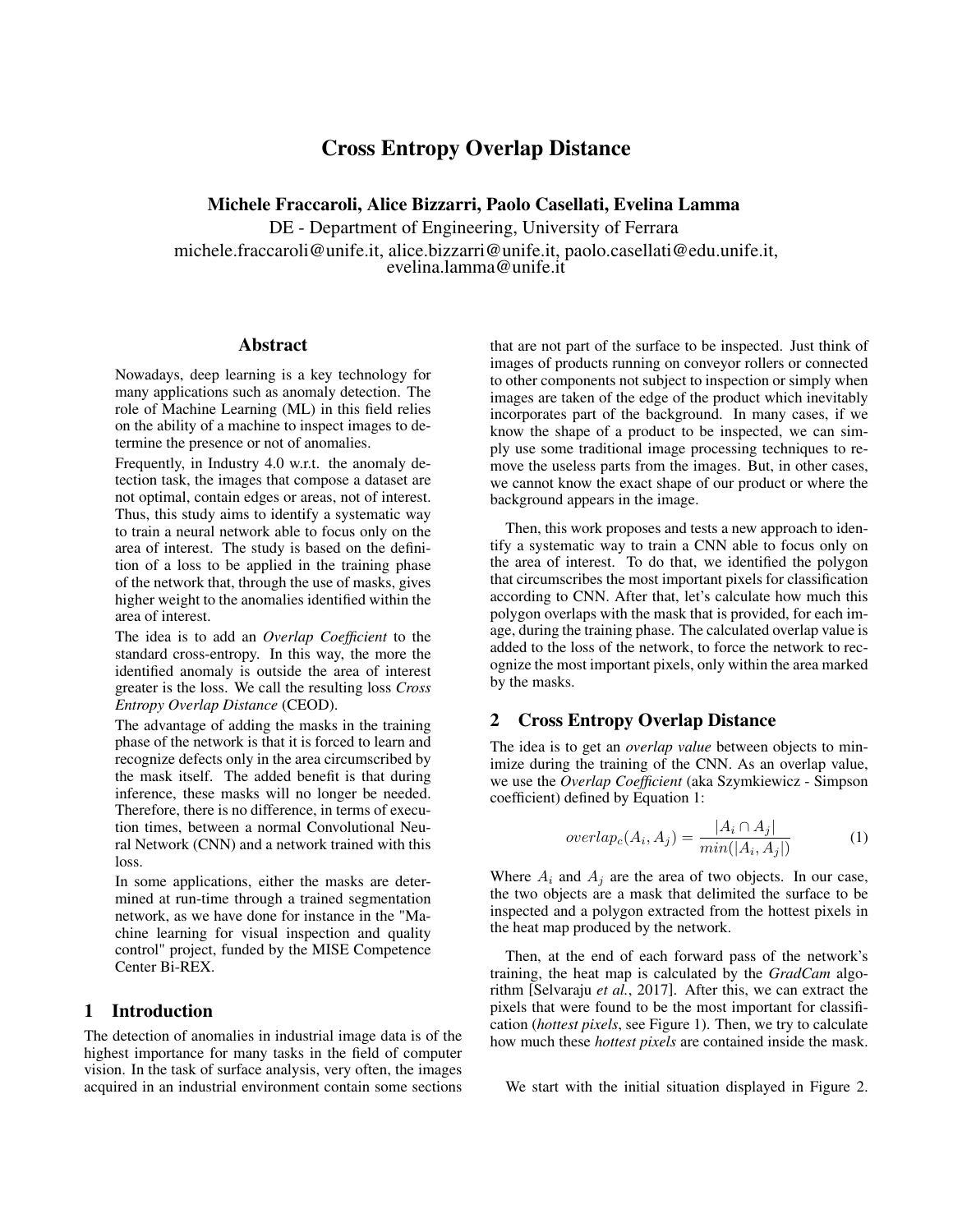<span id="page-1-0"></span>

<span id="page-1-1"></span>Figure 1: Creation of the polygons from hottest pixels.



Figure 2: Stylized sample image with  $A_d$  and  $A_{gt}$  as area of the network detection and mask respectively.

Then, the *Overlap Coefficient* equation became:

$$
overlap_c(A_d, A_{gt}) = \frac{|A_d \cap A_{gt}|}{min(|A_d, A_{gt}|)}
$$
(2)

Where  $A_d$  is the area of the detection of the network obtained through *GradCam* and  $A_{gt}$  is the segmentation mask (or area of the ground truth) obtained with a manual segmentation or using a *segmentation neural network* [He *et al.*[, 2018\]](#page-1-2) [\[Chen](#page-1-3) *et al.*[, 2017\]](#page-1-3) [\[Ronneberger](#page-2-1) *et al.*, 2015]. In this case, if  $A_d$ is a subset of Agt or the converse, *Overlap coefficient* is 1. If we want to add this term to the loss function of the neural network, we need to obtain the complementary of Overlap coefficient, obtaining a new value called *Overlap Distance* expressed in Equation [3:](#page-1-4)

<span id="page-1-4"></span>
$$
overlap_d(A_d, A_{gt}) = 1 - \frac{|A_d \cap A_{gt}|}{min(|A_d, A_{gt}|)}
$$
(3)

In this way, when  $A_d$  is subset of  $A_{gt}$ , *Overlap Distance* is 0, giving no contribution to the loss.

Now we need to add this new term to the *Cross-Entropy* loss [\[Mannor](#page-1-5) *et al.*, 2005]. Here, for simplicity, we use the binary cross-entropy loss defined by the equation:

$$
bce = -\frac{1}{N} \sum_{i=1}^{N} y_i \log(p(y_i)) + (1 - y_i) \log(1 - p(y_i)) \tag{4}
$$

Where N is the number of examples,  $y_i$  and  $p(y_i)$  are the label and the result of the network for the i*-th* example respectively. Obtaining the *Cross Entropy Overlap Distance* (CEOD):

### <span id="page-1-7"></span>Algorithm 1 CEOD

**Input:**  $x, y, mask$ 

 $predict \leftarrow net(x, y)$  $heatmap \leftarrow GradCam(predict)$  $overlap_d \leftarrow overlap_d(maxk, heatmap)$  $loss \leftarrow binary\_crossover+overlap\_d$  $\rightarrow$  back propagation

$$
CEOD = bce + overlap_d(A_d, A_{gt})
$$
 (5)

<span id="page-1-6"></span>
$$
CEOD = -\frac{1}{N} \sum_{i=1}^{N} y_i \log(p(y_i)) + (1 - y_i) \log(1 - p(y_i))
$$

$$
+ \omega \left(1 - \frac{|A_d^i \cap A_{gt}^i|}{\min(|A_d^i, A_{gt}^i|)}\right)
$$
(6)

The term  $\omega$  in Equation [6](#page-1-6) is a new hyper-parameter to be set which represent the degree of incision of the new term in the overall loss.

Algorithm [1](#page-1-7) shows the process behind CEOD loss.

### 3 Challenges & Prospectives

One of the biggest challenges of this application is trying to force a typical CNN to focus its attention only on the important part of an image. The problem arises from two facts: the first is that the important part of an image is not always of the correct shape to be cropped and given in input to a neural network. The second is because, in the task of anomaly detection, we do not always know a priori the object (defect) that we want to identify (localize or segment). Teaching a CNN where to look, would allow us to avoid using large (and slow) neural networks for semantic segmentation or object detection, but at the same time, exploit a result that could be obtained with those networks.

This work is still under development and the final system will be compared with the state-of-the-art CNNs in the task of surface inspection on both industrial and benchmark datasets.

#### References

- <span id="page-1-3"></span>[Chen *et al.*, 2017] Liang-Chieh Chen, George Papandreou, Iasonas Kokkinos, Kevin Murphy, e Alan L Yuille. Deeplab: Semantic image segmentation with deep convolutional nets, atrous convolution, and fully connected crfs. *IEEE transactions on pattern analysis and machine intelligence*, 40(4):834–848, 2017.
- <span id="page-1-2"></span>[He *et al.*, 2018] Kaiming He, Georgia Gkioxari, Piotr Dollár, e Ross Girshick. Mask r-cnn, 2018.
- <span id="page-1-5"></span>[Mannor *et al.*, 2005] Shie Mannor, Dori Peleg, e Reuven Rubinstein. The cross entropy method for classification. In *Proceedings of the 22nd international conference on Machine learning*, pages 561–568, 2005.